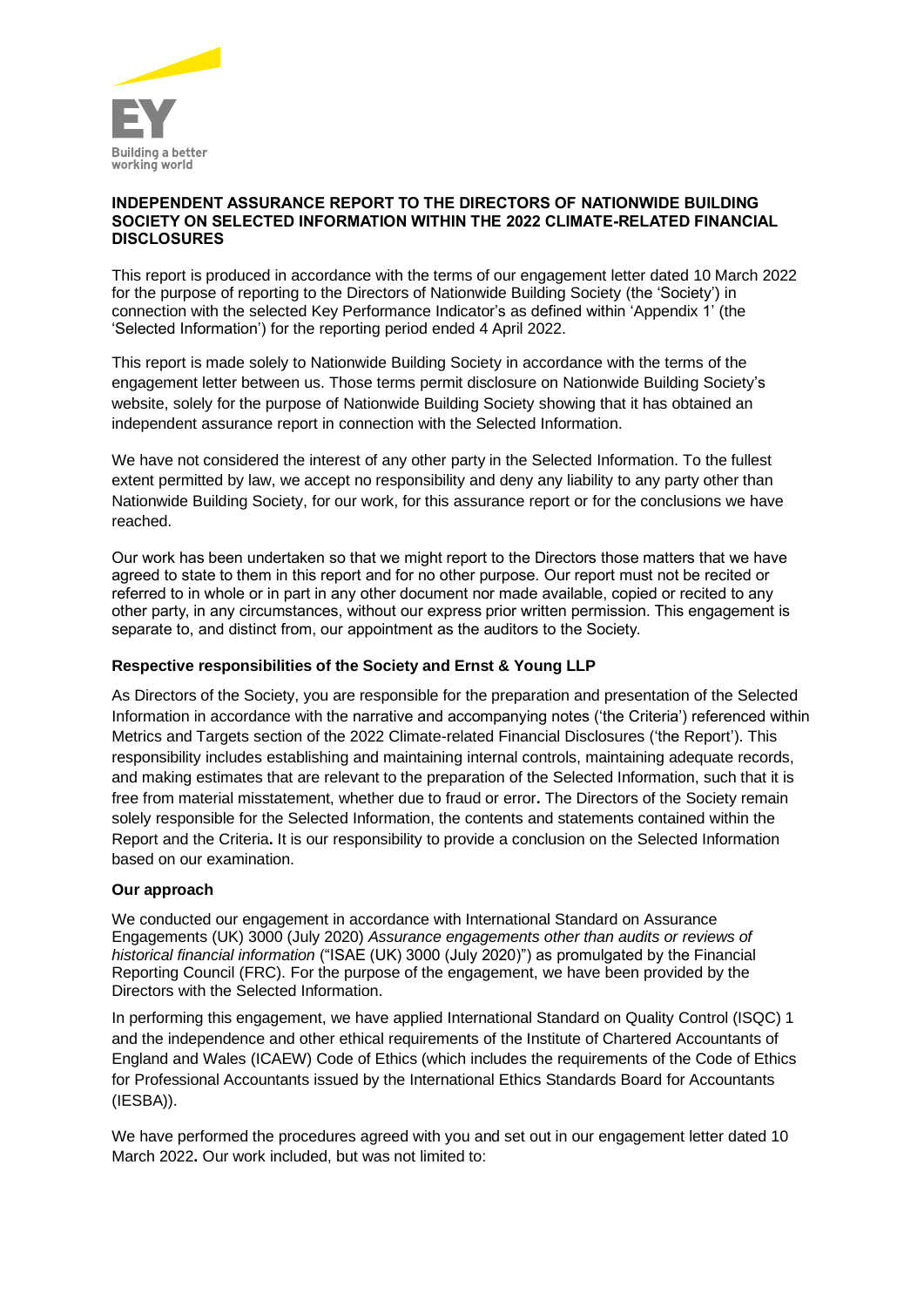- Conducting interviews with the Society's personnel to understand key processes, systems, and controls in place over the preparation of the Selected Information.
- Conducting walk-through procedures over the data to understand the aggregation and consolidation processes.
- Performing analytical review procedures over the Selected Information and enquiring with management as to the reasoning behind material year-on-year variances.
- Agreeing a sample of the Selected Information to underlying source documentation to check the accuracy of the data.
- Checking that the calculation criteria had been applied in accordance with the methodologies outlined in the Criteria.
- Reading the Report and narrative supporting the Selected Information to assess the consistency with the reporting Criteria.
- ► Obtaining the carbon offset contractual agreement and obligations between carbon offset providers, licenced intermediaries and Nationwide Building Society; and
- ► Obtaining management representations.

The objective of a limited assurance engagement is to perform such procedures as to obtain information and explanations in order to provide us with sufficient appropriate evidence to express a negative conclusion on the Selected Information**.** The procedures performed in a limited assurance engagement vary in nature and timing from, and are less in extent than for, a reasonable assurance engagement. Consequently, the level of assurance obtained in a limited assurance engagement is substantially lower than the assurance that would have been obtained had a reasonable assurance engagement been performed.

### **Inherent limitations**

Our conclusion is based on historical information and the projection of any information or conclusions in the attached report to any future periods would be inappropriate. The nature of non-financial information, the absence of a significant body of established practice on which to draw, and the methods and precision used to determine non-financial information, allow for different, but acceptable evaluation and measurement techniques and can result in materially different measurements, affecting comparability between entities and over time.

Our examination excludes audit procedures such as verification of all assets, liabilities and transactions and is substantially less in scope than an audit performed in accordance with International Standards on Auditing (UK) and therefore provides a lower level of assurance than an audit. Accordingly, we do not express an audit opinion on the information*.*

### **Conclusion**

Based on the procedures performed and evidence obtained, nothing has come to our attention that causes us to believe that the accompanying Selected Information is not fairly stated, in all material respects, based on the Criteria.

Ernst l Young LLP

Ernst & Young LLP London, United Kingdom 18 May 2022